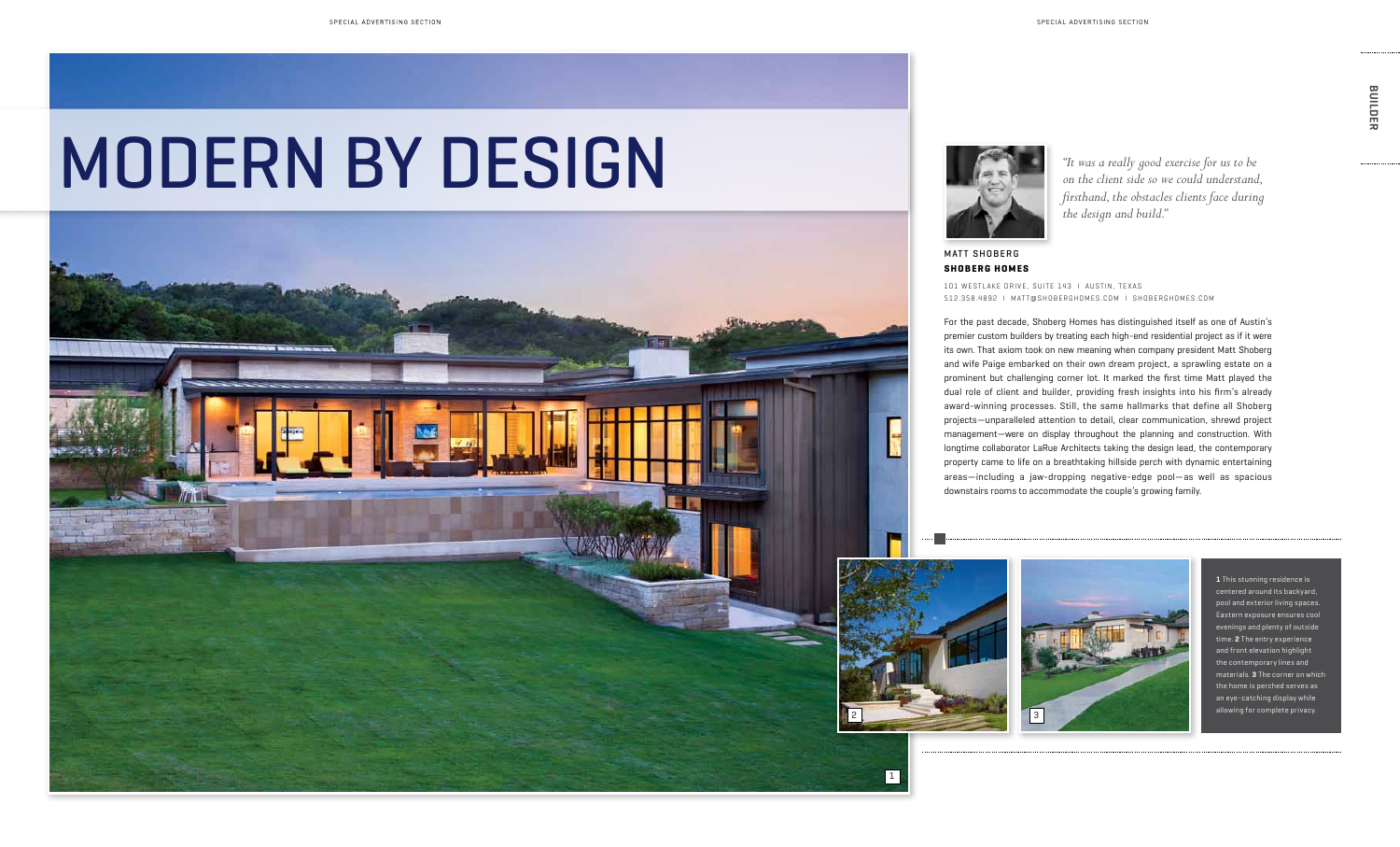

**1** The use of glass creates dynamic lines throughout the L-shaped house. Roll-down shades allow for protected inside and outside entertaining spaces. **2** Corten planters, under a floating cantilevered roof, anchor the meandering path to the steel-and-glass entry door unit.







**DOORS + WINDOWS**

**MINDOWS** 

 $+$ 

**DOORS** 

# **CHRIS BROWN Exclusive Windows & Doors of Austin, LLC**

9324 Neils Thompson, suite 113 I austin, texas I 512.341.9282 SALES@EXCLUSIVEWINDOWSANDDOORS.COM | EXCLUSIVEWINDOWSANDDOORS.COM

As much as the Shobergs enjoy entertaining, it became clear early in the project that rooms with a view would be crucial to the home's overall aesthetic. Enter Exclusive Windows & Doors of Austin, featuring a collection of experts that bring a combined 100-plus years of experience to the table. Having worked successfully with Shoberg Homes in the past, general manager Chris Brown was honored to participate with the Shoberg's personal project. The Exclusive team did what it does best, delivering and installing product that not only complemented the design but enhanced it. Look no further than the 15-foot sliding glass doors that lead to the patio and overlook the stunning negative-edge pool. Products for this particular project included state-of-the-art Windsor Pinnacle Clad Wood Windows, along with high-performance Heritage Aluminum Multislide Doors.



### **JAMES LARUE LaRue Architects**

*"Our commitment to excellence is to provide the largest selection of beautiful, energy-efficient, luxury windows and doors—coupled with the best and most comprehensive professional services in Texas."*

> The Shoberg's living loom overlooks the pool and backyard through Windsor Pinnacle Triple Direct Set Picture Windows, complete with crisp square glazing stops and contemporary 2-inch vertical spread mulls.

Had it boiled down to a battle of backgrounds, Matt Shoberg would have been hard-pressed to find anyone more qualified to handle the design of his dream home than Jim LaRue, who has produced architectural blueprints for more than 500 custom homes and offices over the past 25 years—and earned countless awards along the way. But having worked with the team on several successful client projects, Shoberg understood that LaRue Architects brought more to the table than an impressive résumé. Not only did the architect's contemporary designs resonate with him, but Shoberg also valued the communication, passion and fun that LaRue infused into each project. In this case, LaRue's talent and imagination also were on display as he created an L-shaped home on a challenging corner lot that fulfilled the Shobergs' desire for an open floor plan, an emphasis on the pool area and seamless flow from interior to exterior.

500 Capital of Texas Highway North, Building 8, Suite 110 I Austin, Texas 512.347.1688 I jdl@larue-architects.com I larue-architects.com

*"We feel privileged that the builder asked us to design his home. There is a long list of talented architects in Austin. To be selected is quite rewarding."*

**DOORS + WINDOWS**

When it came time to consider an entrance strategy for the Shoberg project, architect James LaRue turned to a company that has perfected the art of memorable first impressions. Over the years, Portella has garnered national acclaim for high-quality, custom steel doors and metal products that can complement any architectural style. That reputation was put to the test given the unusually large entrance to the Shoberg home. The space required Portella to engineer two distinct sections, which the team assembled on-site. The company's unique use of hot-rolled steel in its construction enables it to design such larger-than-life entries. In this case, the resulting oversized glass with minimal steel-frame divisions created an "invisible door" that contributes to the seamless flow between the home's interior and exterior. Not only does the dazzling entrance invite natural light, it also allows unobstructed views of the interior.



#### Marti and Michael Medina **Portella Steel Doors and Windows**

*"Working with the architect during the initial design process allowed us to help bring his vision for this home to life."*

11701 Bee Cave Road, Suite 121 I austin, texas 512.263.8851 I marti@portella.com I Portella.com



Portella's narrow sightline Steel Entry Door and Sidelites perfectly complement the contemporary design of the home. The large expanses of glass and narrow steel profiles blur the distinction between the interior and exterior.